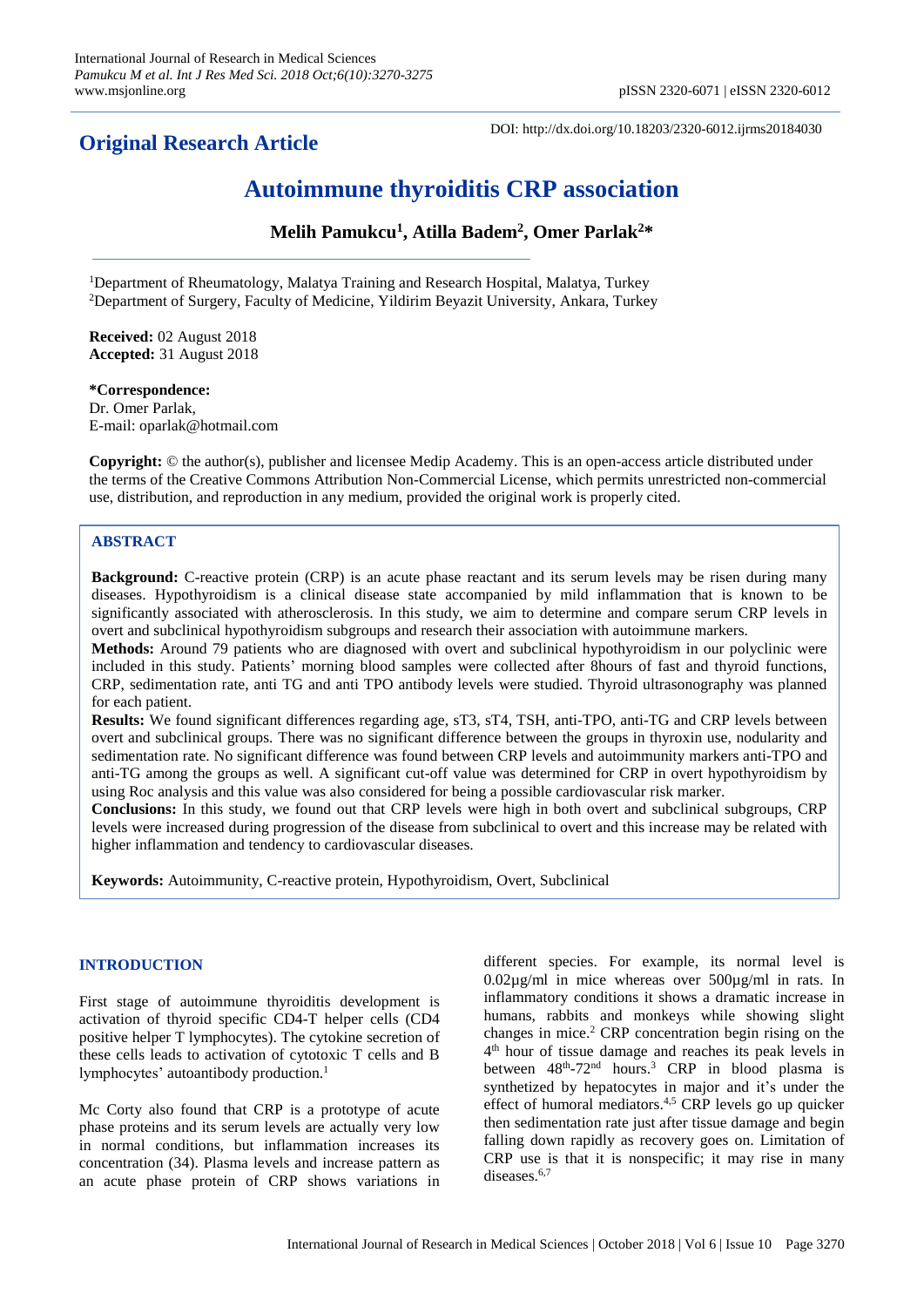In this study, we aim to define and compare serum CRP levels in overt and subclinical hypothyroidism patients. We also wanted to specify if there is a correlation between CRP levels and thyroid autoantibodies or not and investigated if it can be used as an autoimmune marker.

#### **METHODS**

Around 79 patients who are diagnosed with overt and subclinical hypothyroidism in between September 2007 and January 2008 in our polyclinic were included in this study. Patients who also have an infection, malignity and inflammatory systemic disease were excluded. Also, patients with history of diabetes mellitus, hypertension and coronary artery disease were excluded from this study.

Patients' morning blood samples were collected after 8 hours of fast and thyroid functions, CRP, sedimentation rate, anti TG and anti TPO antibody levels were studied. Thyroid ultrasonography was planned for each patient. Patients with thyroiditis and thyroid nodules were identified by their ultrasonographic images.

Patients were divided into 2 subgroups as overt and subclinical hypothyroidism according to their thyroid function tests. History of L-thyroxine use was questioned in medical anamnesis. Serum CRP levels were measured by immunonephelometric method.

Electrochemiluminescence immunoassay (ECLIA) was used for Anti-TPO and anti-TG antibody levels. Each patient was recorded into the patient data form created for this study.

SPSS 11.0 software was used for statistical calculations. Student's t-test, Mann-Whitney U test and Chi-Square test was used for comparison between the subgroups. Parametric variables were presented as mean ± standard deviation while nonparametric variables were presented as median (minimum and maximum). In order to analyze the differences between the groups, student's t test was used for parametric variables and Mann Whitney U test for nonparametric variables. Spearman's rho test was used for multiple correlation analysis. Roc analysis was chosen in the interest of determining a cut-off value. P<0.05 was referred as statistically significant.

#### **RESULTS**

Among 79 patients included in this study, 70 (88.6%) were female and 9 (11.4%) were male. 55 patients (69.6%) were diagnosed with subclinical hypothyroidism and 24 (30.4%) with overt hypothyroidism. 4 out of 55 patients with subclinical hypothyroidism were male  $(7.27%)$  and 51  $(92.7%)$  were female. In 24 patients with overt hypothyroidism, 5 (20.83%) were male and 19 (79.17%) were female. Table 1 shows gender ratio in hypothyroidism subgroups. There was no statistically significant difference between subgroups (p>0.05).

## **Table 1: Gender ratio in hypothyroidism subgroups.**

|                |                        | <b>Gender</b> |               | <b>Total</b> |  |
|----------------|------------------------|---------------|---------------|--------------|--|
|                |                        | <b>Male</b>   | <b>Female</b> |              |  |
| Hypothyroidism | Subclinical (Gender %) | 4 (44.4%)     | 51 (72.9%)    | 55 (69.6%)   |  |
|                | Overt (Gender %)       | $5(55.6\%)$   | $19(27.1\%)$  | 24 (30.4%)   |  |
| Total          | Number (Gender %)      | $9(100\%)$    | 70 (100%)     | 79 (100%)    |  |

## **Table 2: Mean values in subclinical and overt hypothyroidism subgroups.**

|                | <b>Subclinical</b> | Overt             | ю       |
|----------------|--------------------|-------------------|---------|
| Age (Years)    | $44.85 \pm 11.79$  | $52.38 \pm 15.04$ | 0.036   |
| $sT_3$ (pg/ml) | $3.18 \pm 0.42$    | $1.61 + 0.62$     | < 0.001 |
| $sT_4$ (ng/dl) | $1.25 + 0.22$      | $0.58 + 0.32$     | <0.001  |

Patients were aged between 23 and 79 and mean age was 47.14±13.23. Mean age was 52.22±16.40 in men and 46.49±12.76 in women. Subclinical hypothyroid 55 patients' mean age was 44.85±11.79 when overt hypothyroid 24 patients' mean age was 52.38±15.04. There was statistically significant difference in between these two groups considering age (p:0.036). Mean sT4 value of all the cases included was 1.04±0.40. This value was 1.25±0.22 in subclinical hypothyroidism subgroup and 0.58±0.32 in overt hypothyroidism. Table 2 shows mean values of the subgroups.

The median TSH for all patients, subclinical and overt hypothyroidism subgroups were 10.09uIu/ml (min:0.14uIu/ml; max:163.22uIu/ml), 7.48uIu/ml (min: 4.58uIu/ml; max: 56.40uIu/ml), 35.93uIu/ml (min: 0.14uIu/ml ; max: 163.22uIu/ml) respectively and there was statistically significant difference in between  $(p<0.001)$ .

The median anti TG value was 52.1IU/ml (min:3.18IU/ml-max:9700IU/ml) in all patients, 28.1 IU/ml (min:3.18IU/ml-max:5860.0IU/ml) in subclinical subgroup, 184.5IU/ml (min:20,0IU/ml-max:9700IU/ml) in overt hypothyroid subgroup. There was statistically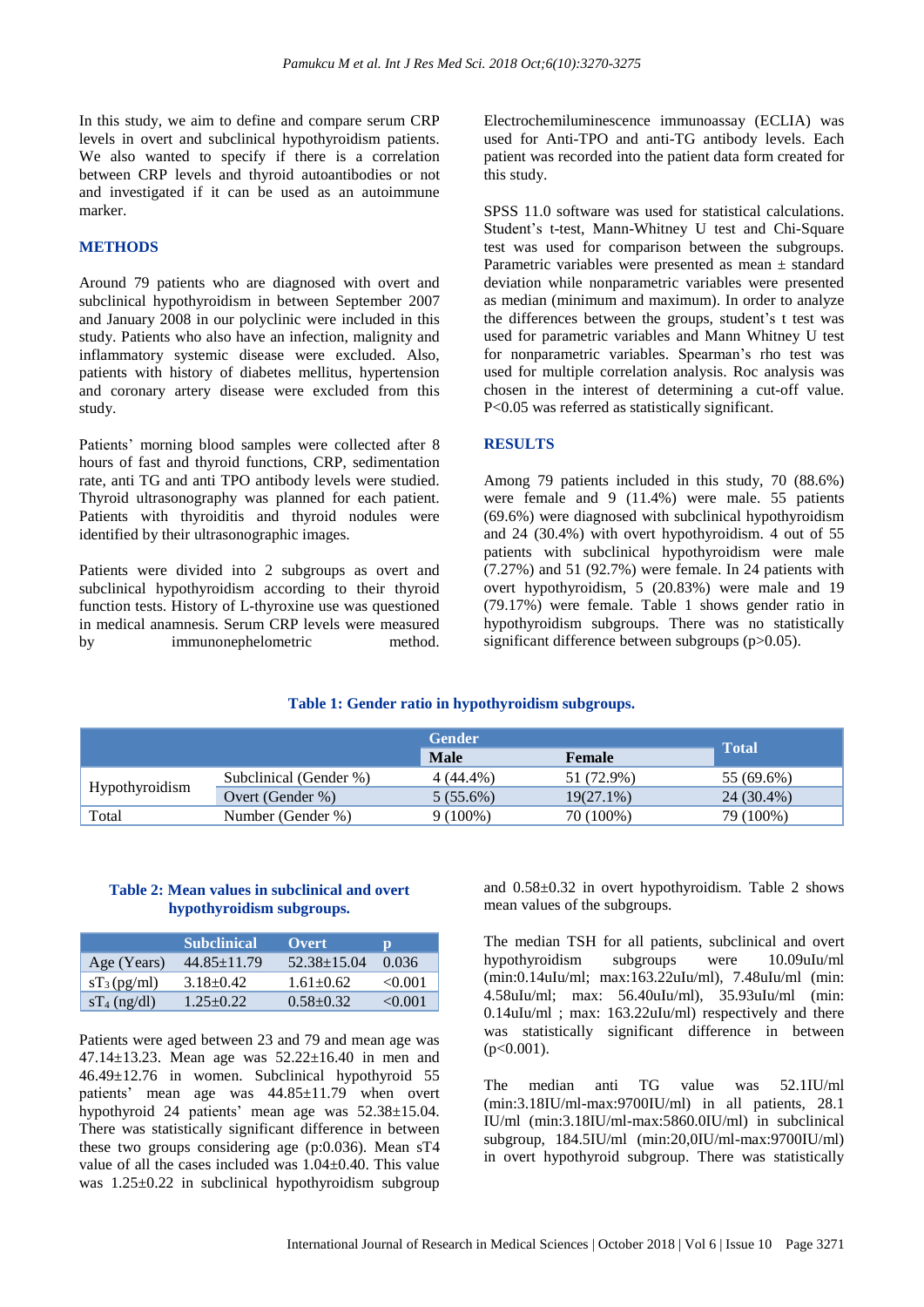significant difference in comparison of the subgroups  $(p<0.01)$ .

The median value of anti TPO for all patients was 292IU/ml (min:5.70IU/ml-max:4972IU/ml), for subclinical subgroup 107.0IU/ml (min:5,70IU/mlmax:2300IU/ml) and 568.5IU/ml (min:10.0IU/mlmax:4972.0IU/ml) for overt and there was statistically significant difference according to Mann-Whitney U test  $(p<0.05)$ .

Sedimentation rate and CRP median values for the study group , subclinical subgroup and overt subgroup were 18.0mm/hour (min:4.0mm/hour, max: 64.0mm/hour) and 4.10mg/L (min: 2.0mg/L, max:130.0mg/L); 15.0mm/hour (min: 4.0mm/hour, max: 64.0mm/hour) and 3.40mg/L (min:2.0mg/L, max:33.25mg/L); 21.0mm/hour (min: 6.0mm/hour, max:60.0mm/hour) and 7.51mg/L (min:2.86mg/L, max:130.0mg/L) respectively. When two subgroups were compared, there was no statistically significant difference in sedimentation rate (p>0.05) where there was in CRP values  $(p<0.001)$ . Table 3 shows median values and p values for subgroups.

#### **Table 3: Median values for subgroups.**

|                                | <b>Subclinical</b> | <b>Overt</b>   | D     |
|--------------------------------|--------------------|----------------|-------|
| <b>TSH</b>                     | $7.48$ uIu/ml      | $35.93$ uIu/ml | 0.000 |
| CRP.                           | $3.40$ mg/L        | $7.51$ mg/L    | 0.000 |
| Sedimentation rate 15.0mm/saat |                    | $21.0$ mm/saat | 0.208 |

Comparison of sT3 and CRP values showed statistically significant correlation  $(p<0.05)$ . However, correlation tests did not show statistically significant correlation in between CRP values and sT4 and TSH (p values were 0.595; 0.594, respectively).

Around 19 patients (24.1%) had history of thyroxine use. 60 patients (75.9%) did not have any history of thyroxine use. Among 19 patients with thyroxine use, 3 (15.8) were diagnosed with overt and 16 (84.2%) were diagnosed with subclinical hypothyroidism. In subclinical subgroup,

16 (29.1%) patients had thyroxine use while in overt subgroup 3 patients (12.5%) had history of thyroxine use. Subgroups showed no statistically significant difference for thyroxine use  $(p>0.05)$ .

In the study group, ultrasonography found nodules in 19 patients  $(24.1\%)$  and did not in 60 (75.9%). 14 patients (25.6%) had nodules in subclinical subgroup while 5 patients (20.8%) showed nodules in overt hypothyroidism subgroup and there was no statistically significant difference in between subgroups (p>0.05). Among 19 patients with thyroid nodules, 14 (73.7%) had subclinical, 5 (26.3%) had overt hypothyroidism. 8 (42.1%) out of 19 patients with thyroxine use had thyroiditis and 5 (26.3%) had multinodular goiter.

Spearman's test did not show statistically significant correlation between CRP levels and anti TPO or anti TG values; p values 0.458 and 0.960, respectively. On the other hand, there was no statistically significant correlation between sedimentation rates and anti TPO or anti TG (p values 0.584 and 0.609, respectively).

Distinctive CRP level was found to be 4.655 mg/L for overt hypothyroidism by ROC analysis and this level was statistically significant  $(p<0.001)$ . Area under curve (AUC) can be seen in Table 4 for this value.

#### **Table 4: AUC values for CRP cut-off level.**

| <b>Area</b> | <b>Std</b><br>deviation | <b>Asymptomatic 95%</b><br>confidence interval |                    |  |
|-------------|-------------------------|------------------------------------------------|--------------------|--|
|             |                         | <b>Lower limit</b>                             | <b>Upper limit</b> |  |
| 0.765       | 0.058                   | 0.651                                          | 0.879              |  |

Specificity and sensitivity of this cut-off CRP level were 72.7% and 75%, respectively (Table 5). Negative predictive value was 87% and positive predictive value was 54.5%. In patients with overt hypothyroidism, risk of having a CRP level above this cut-off value was found to be increased by 8 times (OR:8.0). 95% confidence interval was  $2.67 - 23.99$  (p<0.001).

# **Table 5: Comparison of hypothyroidism groups and CRP levels.**

|                | $CRP$ Value $(mg/L)$ |            |            |              |
|----------------|----------------------|------------|------------|--------------|
|                |                      | CRP<4.655  | CRP>4.655  | <b>Total</b> |
|                | Subclinical          | 40 (72.7%) | 15 (27.3%) | 55 (100%)    |
| Hypothyroidism | Overt                | 6(25%)     | 18 (75%)   | 24 (100%)    |
| Total          | Total                | 46 (100%)  | 33 (100%)  | 79 (100%)    |

When patients were divided into two groups depending on CRP cut-off value 4.655mg/L which was found statistically significant for overt hypothyroidism, mean age was 43.87±12.75 years for the group with CRP<4.655mg/L while it was found  $51.70 \pm 12.71$  years for the group with CRP≥4.655mg/L and there was statistically significant difference between them  $(p:0.009)$ .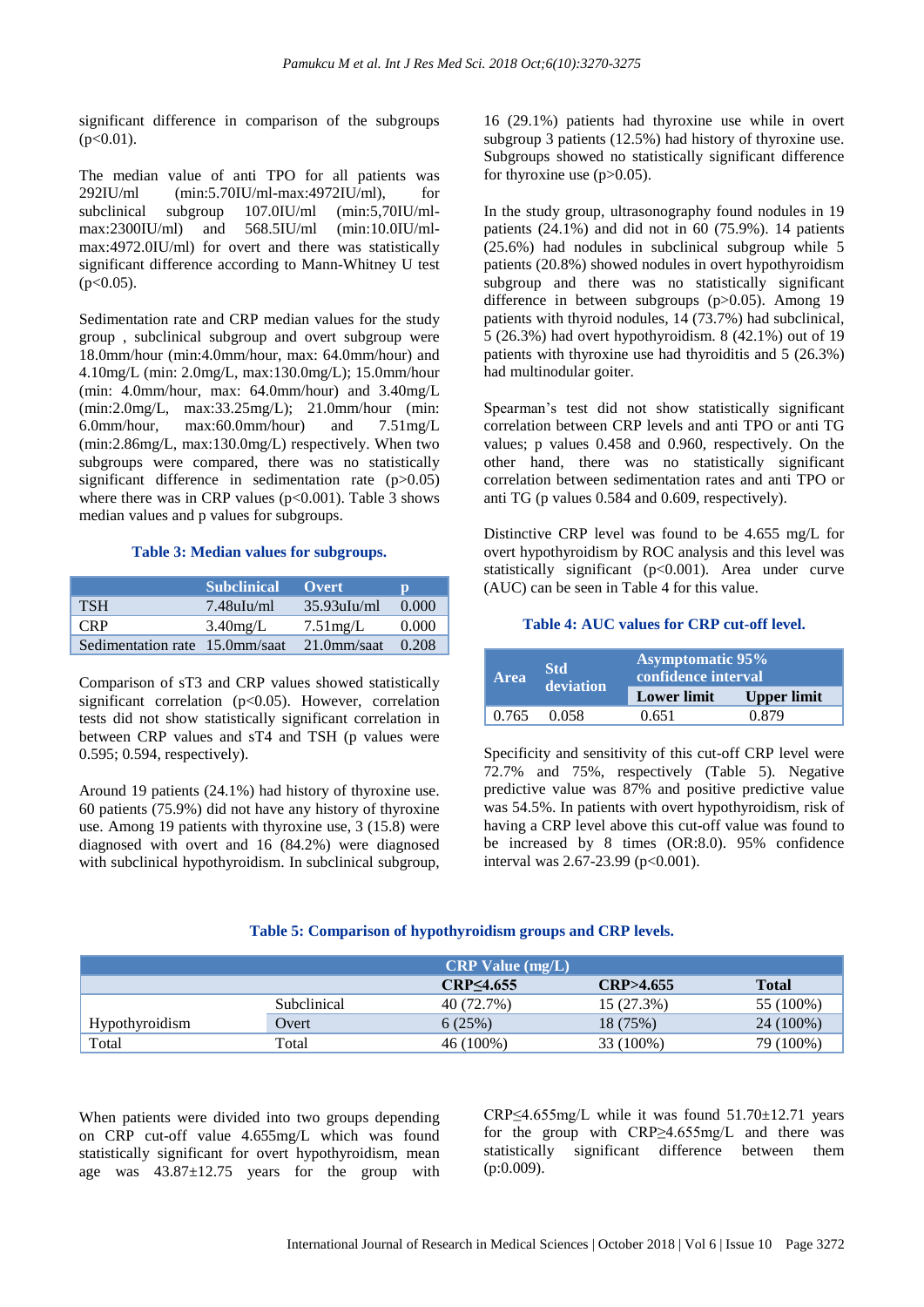Mean sT3 and sT4 values were respectively  $2.97\pm0.74$ pg/ml and  $1.12\pm0.31$ ng/dl in the group with CRP levels below the cut-off value while  $2.31 \pm 0.92 \text{pg/ml}$ and 0.93±0.48ng/dl in the group with levels above the cut-off value and there was statistically significant difference between them for both sT3 and sT4 (p values 0.001 and 0.038, resp.).

However, there was no statistically significant difference between groups divided by CRP levels for TSH, anti TG and anti TPO (p values 0.245;0.714;0.438, resp.).

When all the cases were divided as autoimmune and nonautoimmune related, mean CRP values were 7.23±5.11mg/L in autoimmune related group and  $6.25\pm5.04$ mg/L in non-autoimmune. Between the groups, there was no significant difference in CRP levels (p:0.618). Table 6 shows mean CRP values for both groups.

# **Table 6: Mean CRP values in autoimmune and nonautoimmune related groups.**

| Cause                                 | $\mathbf{m}$ | <b>Mean CRP SD</b>     |       |  |
|---------------------------------------|--------------|------------------------|-------|--|
| Autoimmune $42$ 7.23 mg/L $5.11$ mg/L |              |                        | 0.618 |  |
| Other                                 |              | 36 6.25 mg/L 5.04 mg/L |       |  |

### **DISCUSSION**

In a recent study of 77 patients with subclinical hypothyroidism, it was found out that patients had statistically significant higher CRP levels when compared with controls and this reveals mild inflammation that occur in subclinical hypothyroidism. <sup>8</sup> Similarly, our study shows that subclinical hypothyroidism group has CRP levels above normal. We found that as severity of thyroid hormone insufficiency increases, CRP levels rise up accordingly and both subclinical and overt hypothyroidism groups have CRP levels above normal while overt hypothyroidism patients present statistically significantly higher CRP levels then subclinical group. We also determined a cut-off value for CRP which could be significant for overt hypothyroidism. Sensitivity and specificity being around 75% was thought to be due to limited size of this study and we suggest that this value may be studied in wider series. Because of the fact that hypothyroidism has known correlation with morbidities due to cardiovascular events, this cut-off value of inflammation marker CRP is considered for also being a marker of cardiovascular risk in overt hypothyroidism.

In the sense that hypothyroidism patients included in our study have etiologically heterogeneous distribution, patients were divided into two groups as autoimmune and non-autoimmune related hypothyroidism thinking CRP elevation could result from inflammatory thyroiditis. In comparison, there was no statistically significant difference between these groups considering CRP levels. In this study, we revealed that elevated CRP does not originate from autoimmunity and CRP does not have a correlation with autoimmunity. Besides, we could not find a significant correlation between CRP and autoimmunity markers anti-TPO and anti-TG.

In a study including 353 cases with inflammatory and non-inflammatory thyroid diseases, Pearce et al, found out that CRP values do not have a significant correlation in differential diagnosis of thyroid diseases (52). In this study, they could only show significant CRP increase in subacute thyroiditis while showing no significant correlation in the rest of inflammatory conditions. Besides, they revealed that there is no significant difference in CRP levels in the subgroup of Hashimoto's disease which supports lack of correlation between CRP and autoimmunity in our study.

Previous studies suggest that cases with subclinical hypothyroidism which have history of atherosclerotic events have high anti-thyroid antibodies increased by 3.5 times in frequency. <sup>9</sup> A population-based study conducted just when these data made researchers think of a possibility of a significant relationship between CRP values and thyroid autoantibody levels in present patient group, a significant correlation could not be found between thyroid autoantibodies and CRP in subclinical hypothyroidism which supports our data.<sup>10</sup>

In a study conducted by Christ-Crain et al, it was found out that CRP levels were increased significantly in both subclinical and overt hypothyroidism when compared with controls, but there was a weak correlation between CRP values and thyroid hormone indicators. Also, about autoimmunity, a significant relationship could not be found between patients' anti-TPO, anti-TG values and CRP. <sup>11</sup> In our study, there was a weak correlation between CRP and sT3 values shown by correlation tests which could not be shown for TSH and sT4 values.

Although our study shows increased CRP values in both groups, there was no significant correlation between CRP and TSH or sT4, only showing a significant relation with sT3. Therefore, the relationship between CRP values and thyroid hormone levels can only be described as weak. Also, in many other studies, the relationship between CRP values and thyroid hormone levels, if present, interpreted as a possible weak relation. 11-13 In contrast, in a study of Jublanc et al, a negative correlation was found between CRP and sT4 values.<sup>14</sup>

Similarly, in a study based on hypothyroidism coexistence with increased morbidity due to cardiovascular diseases which was conducted by Nagasaki et al, a group of 46 patients with hypothyroidism showed significantly increased CRP levels when compared with controls. Relationship with arterial wall stiffness was also found and it was also suggested that CRP may be a good sign of improvement in arterial wall stiffness in patient group with hypothyroidism. 12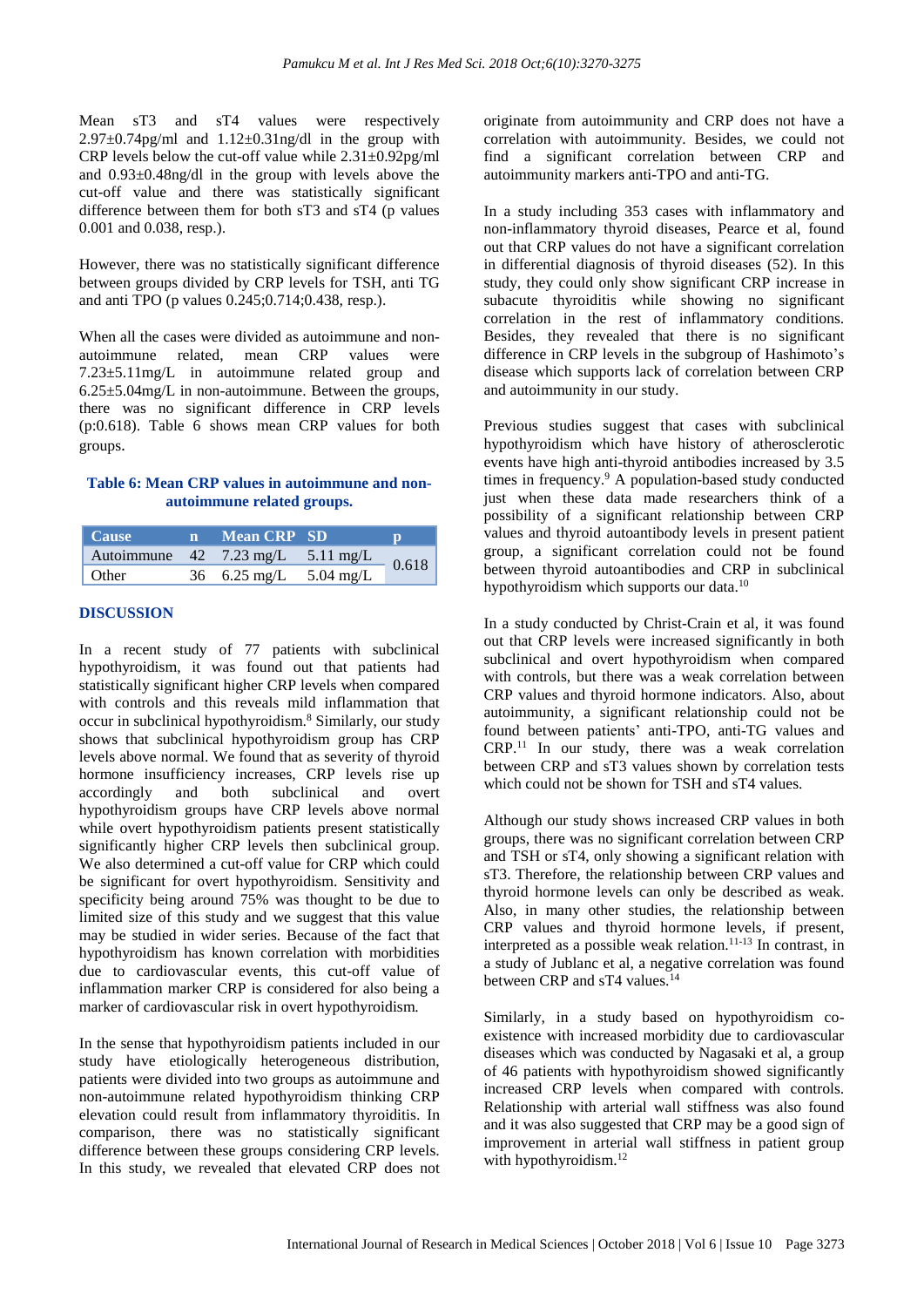In a study conducted by Lee et al, 412 patients with hyperthyroidism, hypothyroidism, subclinical hypothyroidism, subclinical hyperthyroidism and control group, there was no significant difference between CRP and lipoprotein a values suggesting that there is no correlation between thyroid hormones and atherosclerosis risk factors. <sup>13</sup> However, we found out that CRP values were high in both subclinical and overt hypothyroidism groups; also, significantly higher CRP values in overt hypothyroidism when compared with subclinical.

In a study including larger patient groups, in contrast with our findings, CRP was found to be in similar levels in both subclinical hypothyroidism and euthyroid patient group suggesting that subclinical group cannot be considered to have higher cardiac inflammation. 15

In a similar manner, in another study in which 38 subclinical hypothyroidism cases were compared with controls, significant difference could not be found among groups in CRP, homocysteine and fibrinogen values and it was considered that subclinical hypothyroidism may be related with cardiovascular disease not because of mild inflammation but due to impairments in lipid profiles. 16

In a study of acute (caused by total thyroidectomy) and chronic hypothyroidism cases, endothelial and nonendothelial mediated vascular dysfunction was found in both acute and chronic hypothyroidism groups when compared with healthy controls and serum CRP and TNF alpha levels were found to be similar in both groups, suggesting that thyroid hormone insufficiency is adequate for vascular homeostasis revealing that inflammation markers do not have a contribution in process.<sup>17</sup>

#### **CONCLUSION**

Although there are conflicting findings in literature, our study shows as thyroid hormone insufficiency deepens CRP values show a clearer increase, also showing a weak correlation between CRP and thyroid diseases due to lack of significant relation between thyroid tests and CRP. Besides, it was found that CRP cannot be used as an autoimmune marker in thyroid diseases. In this study, a cut-off value was determined for CRP indicating overt hypothyroidism which was not present in literature before that can also be considered as a cut-off value which increases risk of cardiovascular diseases in hypothyroidism cases.

*Funding: No funding sources Conflict of interest: None declared Ethical approval: Not required*

#### **REFERENCES**

1. DeGroat LJ, Larsen RP. The thyroid and its disease. Churchill Livingstone Company, New York 6. Baski. 1996.

- 2. McCarty M. Historical perspective on C-reactive protein. Ann N Y Acad Sci. 1982;389:1-10.
- 3. Van Lente F. The Diagnostic Utility of C-reactive protein. Human Pathol. 1982;13:1061-3.
- 4. Hurlimann J, Thorbecke G, Hochwald G. The liver as the site of C-reactive protein formation. J Exp Med. 1966;123:365-78.
- 5. Macintyre S. C-reactive protein. Methods Enzymol. 1988;163:383-99.
- 6. Marley JJ, Kushner I. Serum C-reactive protein levels in disease. Ann N Y Acad Sci. 1982;389:406- 18.
- 7. Venditti M, Brandimarte C, Trobiani P, Fenu S, Martino P, Serra P, et al. Serial study of C-reactive protein for the diagnosis of bacterial and fungal infections in neutropenic patients with hematologic malignancies. Haematologica. 1988;73(4):285-91.
- 8. Tuzcu A, Bahceci M, Gokalp D, Tuzun Y, Gunes K. Subclinical hypothyroidism may be associated with elevated high-sensitive c-reactive protein (low grade inflammation) and fasting hyperinsulinemia. Endocrine J. 2005;52(1):89-94.
- 9. Hak AE, Pols HA, Visser TJ, Drexhage HA, Hofman A, Witteman JC. Subclinical hypothyroidism is an independent risk factor for atherosclerosis and myocardial infarction in elderly women: the Rotterdam Study. Annals internal medicine. 2000 Feb 15;132(4):270-8.
- 10. Wells BJ, Hueston WJ. Are thyroid peroxidase antibodies associated with cardiovascular disease risk in patients with subclinical hypothyroidism. Clinical Endocrinology. 2005;62:580-4.
- 11. Christ-Crain M, Meier C, Guglielmetti M, Huber PR, Riesen W, Staub JJ, et al. Elevated C-reactive protein and homocysteine values: cardiovascular risk factors in hypothyroidism? A cross-sectional and a double-blind, placebo-controlled trial. Atherosclerosis. 2003 Feb 1;166(2):379-86.
- 12. Nagasaki T, Inaba M, Shirakawa K, Hiura Y, Tahara H, Kumeda Y, et al. Increased levels of Creactive protein in hypothyroid patients and its correlation with arterial stiffness in the common carotid artery. Biomedicine Pharmacotherapy. 2007 Feb 1;61(2-3):167-72.
- 13. Lee WY, Suh JY, Rhee EJ, Park JS, Sung KC, Kim SW. Plasma CRP, apolipoprotein A-1, apolipoprotein B and Lp (a) levels according to thyroid function status. Archives Med Res. 2004 Nov 1;35(6):540-5.
- 14. Jublanc C, Bruckert E, Giral P, Chapman MJ, Leenhardt L, Carreau V, et al. Relationship of circulating C-reactive protein levels to thyroid status and cardiovascular risk in hyperlipidemic euthyroid subjects: low free thyroxine is associated with elevated hsCRP. Atherosclerosis. 2004 Jan 1;172(1):7-11.
- 15. Hueston WJ, King DE, Geesey ME. Serum biomarkers for cardiovascular inflammation in subclinical hypothyroidism. Clinical Endocrinology. 2005;63:582-7.